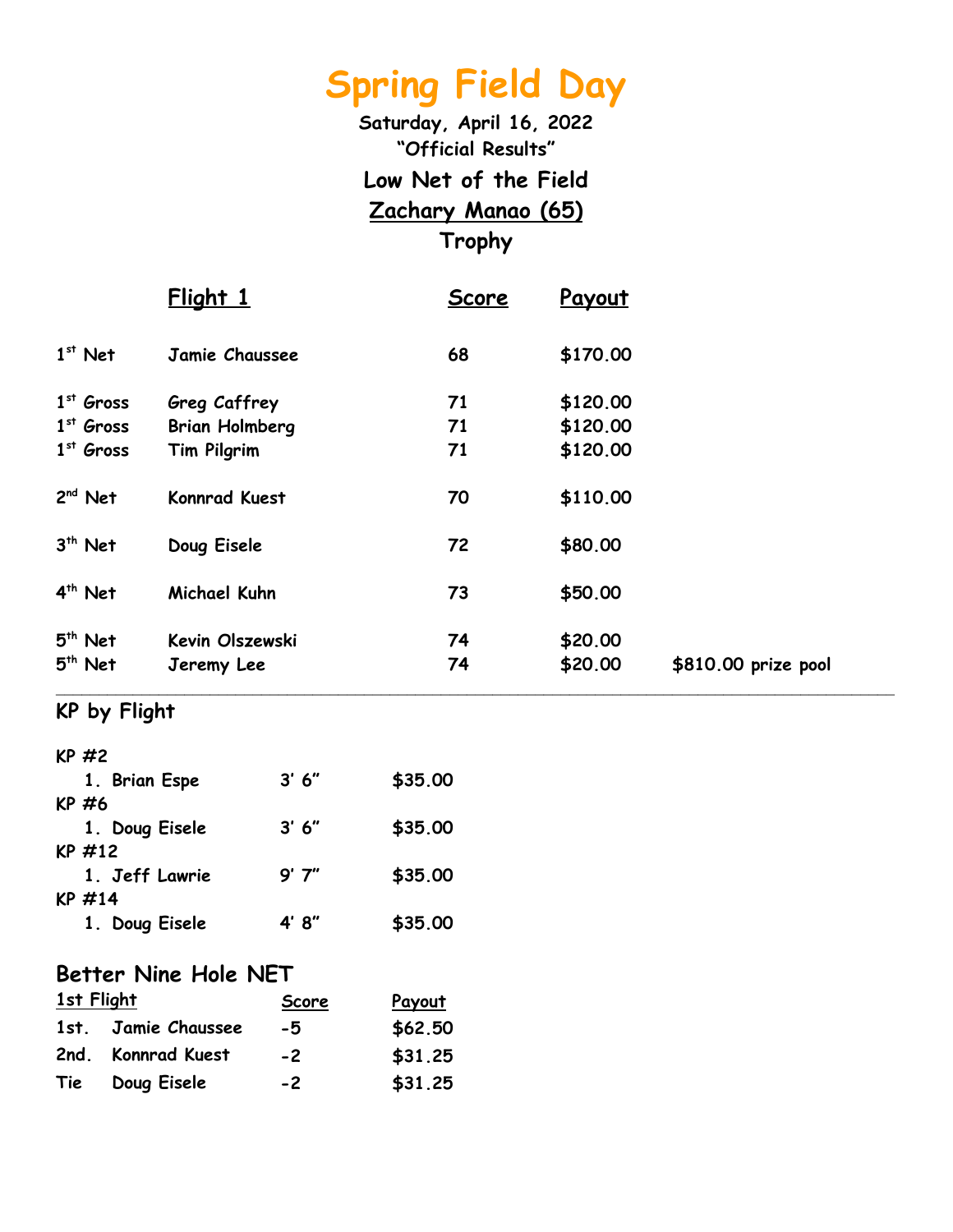**Saturday, April 16, 2022 "Official Results"**

|           | Flight 2             | <u>Score</u> | Payout   |                     |
|-----------|----------------------|--------------|----------|---------------------|
| $1st$ Net | Bryan Pedersen       | 67           | \$200.00 |                     |
| $2nd$ Net | Ron McLaren          | 70           | \$137.50 |                     |
| $2nd$ Net | <b>James Postma</b>  | 70           | \$137.50 |                     |
| $4th$ Net | <b>Scott Sutton</b>  | 71           | \$97.50  |                     |
| $4th$ Net | <b>Bryan Ling</b>    | 71           | \$97.50  |                     |
| $6th$ Net | Dan Cabot            | 72           | \$35.00  |                     |
| $6th$ Net | Jeremy Weisberg      | 72           | \$35.00  |                     |
| $6th$ Net | <b>Richard Hull</b>  | 72           | \$35.00  |                     |
| $6th$ Net | Connor Sjolander     | 72           | \$35.00  |                     |
| $6th$ Net | <b>Craig Celigoy</b> | 72           | \$35.00  |                     |
| $6th$ Net | Jerry Norsby         | 72           | \$35.00  | \$880.00 prize pool |

### **KP by Flight**

| KP $#2$            |        |         |
|--------------------|--------|---------|
| 1. Jari Ahonen     | 7' 9"  | \$35.00 |
| KP #6              |        |         |
| 1. Keenan Mahaffey | 8′ 4″  | \$35.00 |
| $KP$ #12           |        |         |
| 1. Justin Harvey   | 8′ 6″  | \$35.00 |
| $KP$ #14           |        |         |
| 1. Victor Manao    | 2'10'' | \$35.00 |
|                    |        |         |

#### **Better Nine hole NET**

| 2nd Flight |                  | Score | <b>Payout</b> |
|------------|------------------|-------|---------------|
| 1st.       | Bryan Pedersen   | $-4$  | \$58.00       |
|            | 2nd. Ron McLaren | -3    | \$43.50       |
| 3rd.       | Dan Cabot        | $-2$  | \$11.00       |
| Tie        | Bryan Ling       | $-2$  | \$11.00       |
| Tie        | Jeremy Weisberg  | $-2$  | \$11.00       |
| Tie        | <b>Dick Hull</b> | $-2$  | \$11.00       |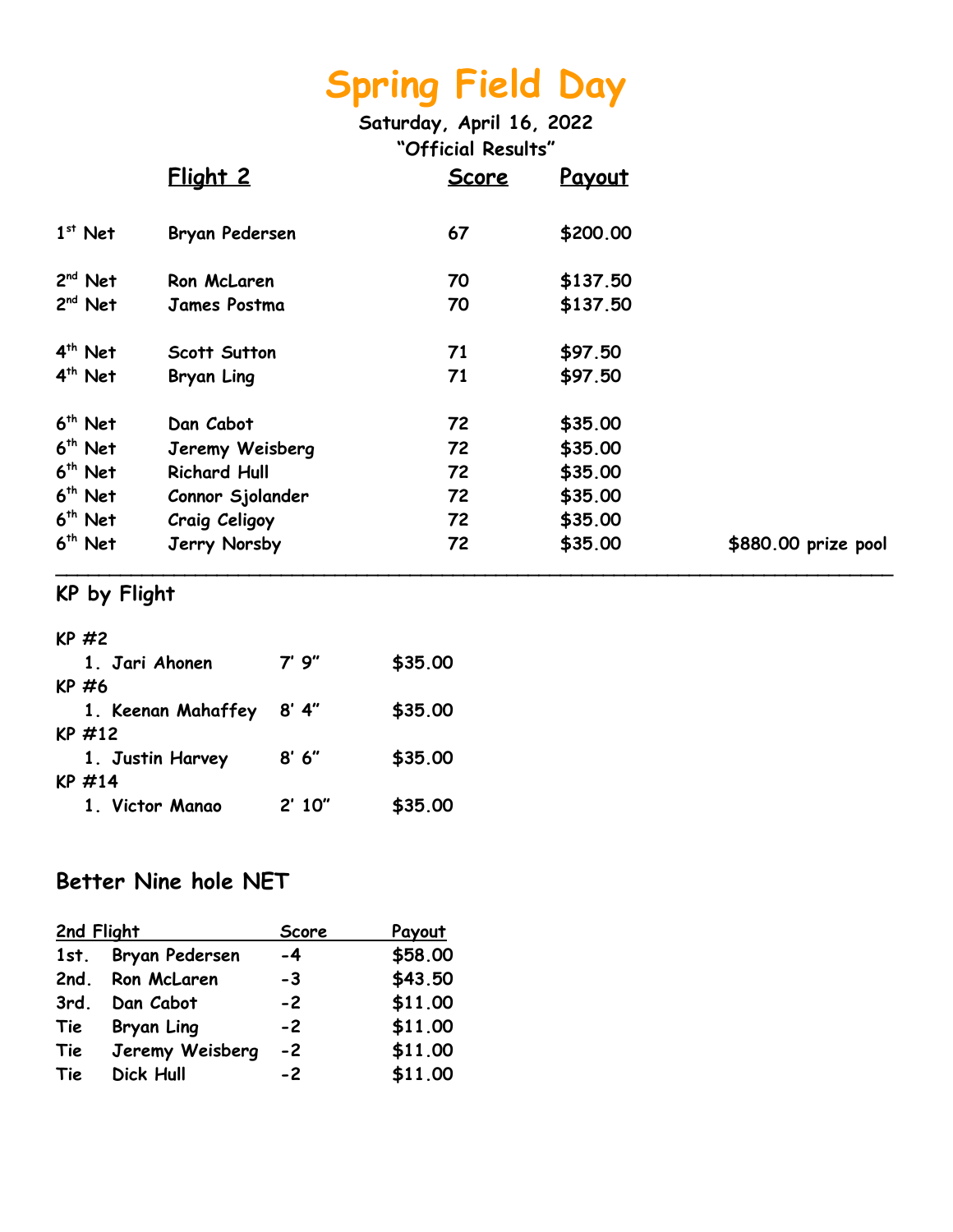**Saturday, April 16, 2022 "Official Results"**

|                                     | <u>Flight 3</u>                                                    | Score          | Payout                        |                     |
|-------------------------------------|--------------------------------------------------------------------|----------------|-------------------------------|---------------------|
| $1st$ Net                           | Zachary Manao                                                      | 65             | \$190.00                      | Low Net Champion    |
| $2nd$ Net                           | Glenn Lewis                                                        | 71             | \$130.00                      |                     |
| $2nd$ Net                           | <b>Jeff Sattler</b>                                                | 71             | \$130.00                      |                     |
| $4th$ Net                           | <b>Andy Richards</b>                                               | 72             | \$100.00                      |                     |
| $5th$ Net                           | Mike Rider                                                         | 73             | \$77.50                       |                     |
| $5th$ Net                           | Tom Dempsey                                                        | 73             | \$77.50                       |                     |
| $7th$ Net<br>$7th$ Net<br>$7th$ Net | <b>Weston Graham</b><br><b>Richard Black</b><br><b>Edward Park</b> | 74<br>74<br>74 | \$32.00<br>\$32.00<br>\$32.00 | \$801.00 prize pool |
|                                     |                                                                    |                |                               |                     |

## **KP by Flight**

| $KP$ #2          |        |         |
|------------------|--------|---------|
| 1. Matt Wright   | 3'11'' | \$35.00 |
| KP #6            |        |         |
| 1. Dan Howard    | 8'1''  | \$35.00 |
| $KP$ #12         |        |         |
| 1. Glenn Lewis   | 4' 10" | \$35.00 |
| KP #14           |        |         |
| 1. Zachary Manao | 5' 6'' | \$35.00 |
|                  |        |         |

#### **Better Nine Hole NET**

| 3rd Flight<br>Score  |    | <u>Payout</u> |
|----------------------|----|---------------|
| 1st. Zachary Manao   | -6 | \$50.00       |
| 2nd. Weston Graham   | -5 | \$37.50       |
| 3rd. Dominick DeBari | -4 | \$25.00       |
| 4th. Jeff Sattler    | -3 | \$12.50       |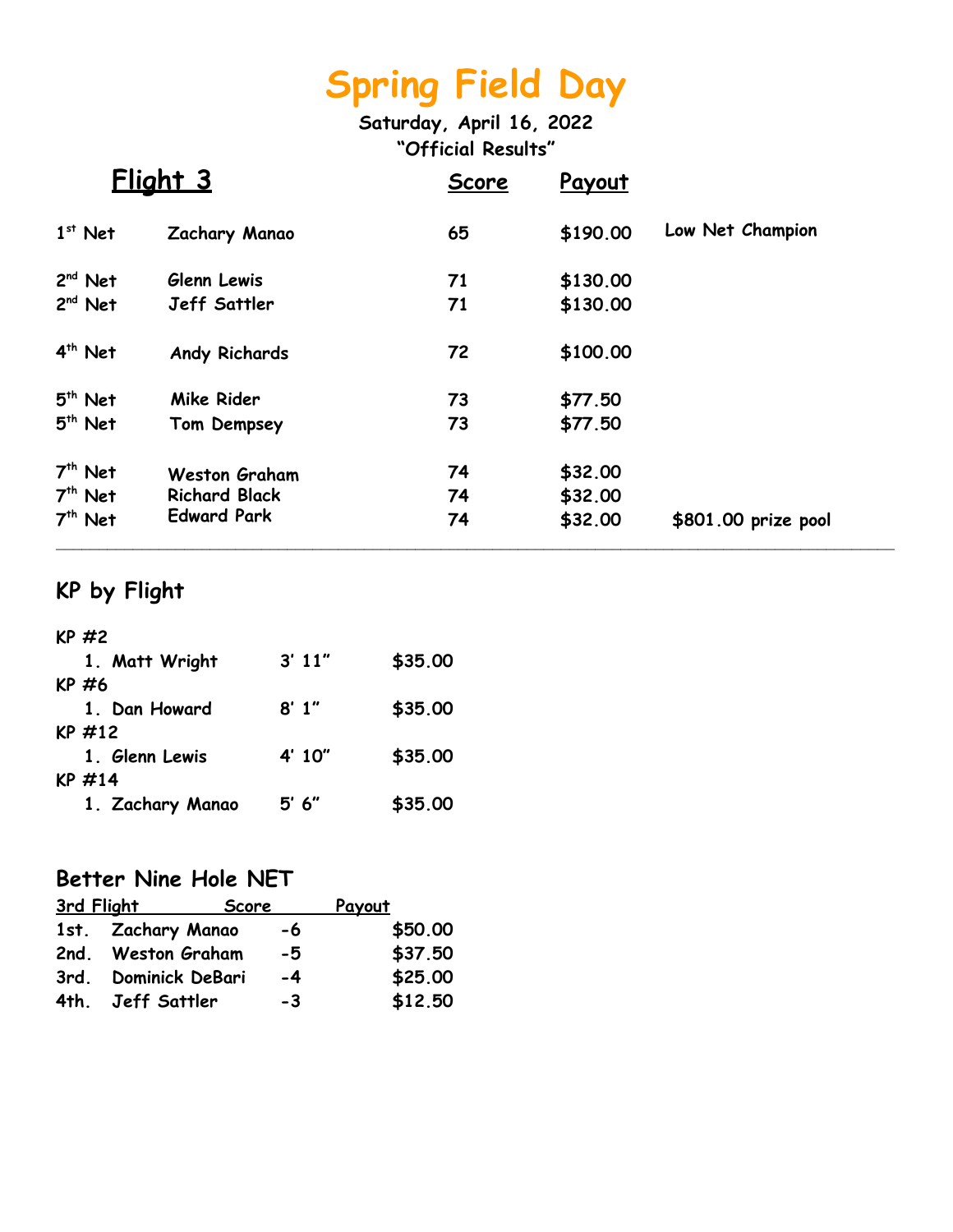**Saturday, April 16, 2022 "Official Results"**

|           | Flight 4            | Score | Payout   |                     |
|-----------|---------------------|-------|----------|---------------------|
| $1st$ Net | <b>Bart Black</b>   | 67    | \$167.50 |                     |
| $1st$ Net | Mel Brenden         | 67    | \$167.50 |                     |
| $3rd$ Net | Matt Brenden        | 68    | \$120.00 |                     |
| $4th$ Net | Rich Kleeberger     | 69    | \$95.00  |                     |
| $5th$ Net | <b>Ted Lavalley</b> | 72    | \$65.00  |                     |
| $5th$ Net | Don Patterson       | 72    | \$65.00  |                     |
| $7th$ Net | Ty Jamieson         | 73    | \$40.00  | \$720.00 Prize Pool |

### **KP by Flight**

| $KP$ #2        |         |         |
|----------------|---------|---------|
| 1. Mel Brenden | 16'     | \$35.00 |
| KP #6          |         |         |
| 1. Greg Skagen | 1'3''   | \$35.00 |
| KP #12         |         |         |
| 1. Ken McGuire | 14'1''  | \$35.00 |
| KP#14          |         |         |
| 1. Dan Engel   | 13' 10" | \$35.00 |

#### **Better Nine Holes NET**

| 4th Flight |                      | <b>Score</b> | <u>Payout</u> |
|------------|----------------------|--------------|---------------|
|            | 1st. Mel Brenden     | -6           | \$42.00       |
|            | 2nd. Rich Kleeberger | $-4$         | \$31.50       |
|            | 3rd. Bart Black      | -3           | \$20.25       |
|            | 4th. Matt Brenden    | -3           | \$20.25       |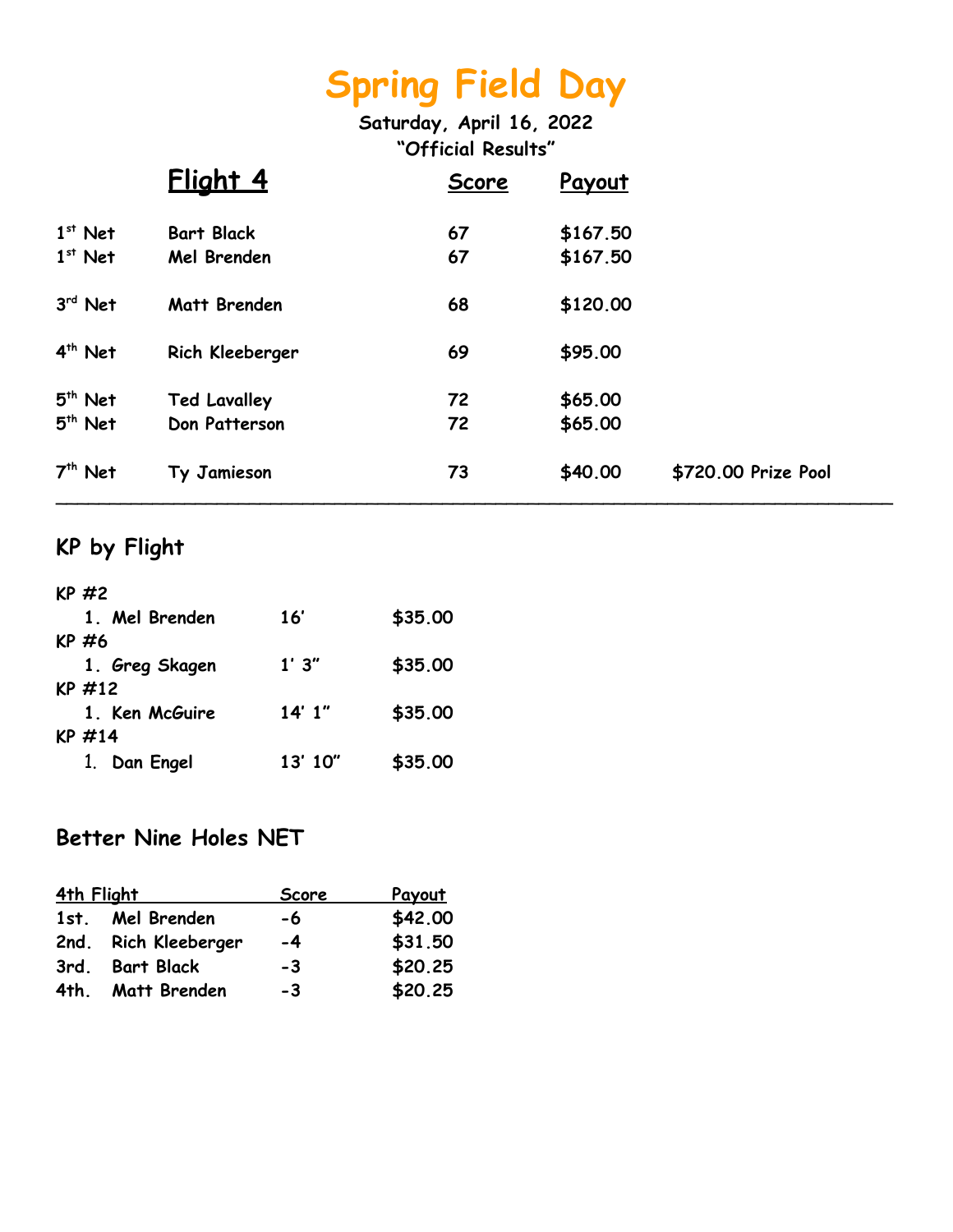**Saturday, April 16, 2022 "Official Results"**

|           | Flight 5              | <u>Score</u> | Payout   |                     |
|-----------|-----------------------|--------------|----------|---------------------|
| $1st$ Net | <b>Rick Still</b>     | 71           | \$175.00 |                     |
| $1st$ Net | James Lorbeski        | 71           | \$175.00 |                     |
| $3rd$ Net | Bob Gray              | 73           | \$107.00 |                     |
| $3rd$ Net | Seth Jens             | 73           | \$107.00 |                     |
| $3rd$ Net | <b>Aaron Volosin</b>  | 73           | \$107.00 |                     |
| $6th$ Net | <b>Jeff Bernhardt</b> | 74           | \$52.50  |                     |
| $6th$ Net | Christopher McClain   | 74           | \$52.50  |                     |
| $6th$ Net | Chris Bunker          | 74           | \$52.50  |                     |
| $6th$ Net | Sergio Morales        | 74           | \$52.50  |                     |
| 10th Net  | <b>Mark Maples</b>    | 75           | \$20.00  | \$901.00 prize pool |

### **KP by Flight**

| $KP$ #2              |          |         |
|----------------------|----------|---------|
| 1. Stephen Wakefield | 10' 7.5" | \$35.00 |
| KP #6                |          |         |
| 1. Jim Lorbeski      | $12'$ 4" | \$35.00 |
| $KP$ #12             |          |         |
| 1. Mark Maples       | $12'$ 4" | \$35.00 |
| KP $#14$             |          |         |
| 1. Jeff Stewart      | 11'0''   | \$35.00 |

### **Better nine holes NET**

| 5th Flight |                      | <b>Score</b> | <b>Payout</b> |
|------------|----------------------|--------------|---------------|
| 1st.       | <b>Aaron Volosin</b> | -4           | \$60.00       |
| 2nd.       | <b>Mark Maples</b>   | -3           | \$45.00       |
| 3rd        | Chris McClain        | $-2$         | \$7.50        |
| 4th.       | Chris Bunker         | $-2$         | \$7.50        |
| Tie        | <b>Jeff Stewart</b>  | $-2$         | \$7.50        |
| Tie        | <b>Rick Still</b>    | $-2$         | \$7.50        |
| Tie        | James Lorbeski       | $-2$         | \$7.50        |
| Tie        | Keith Van Doren      | $-2$         | \$7.50        |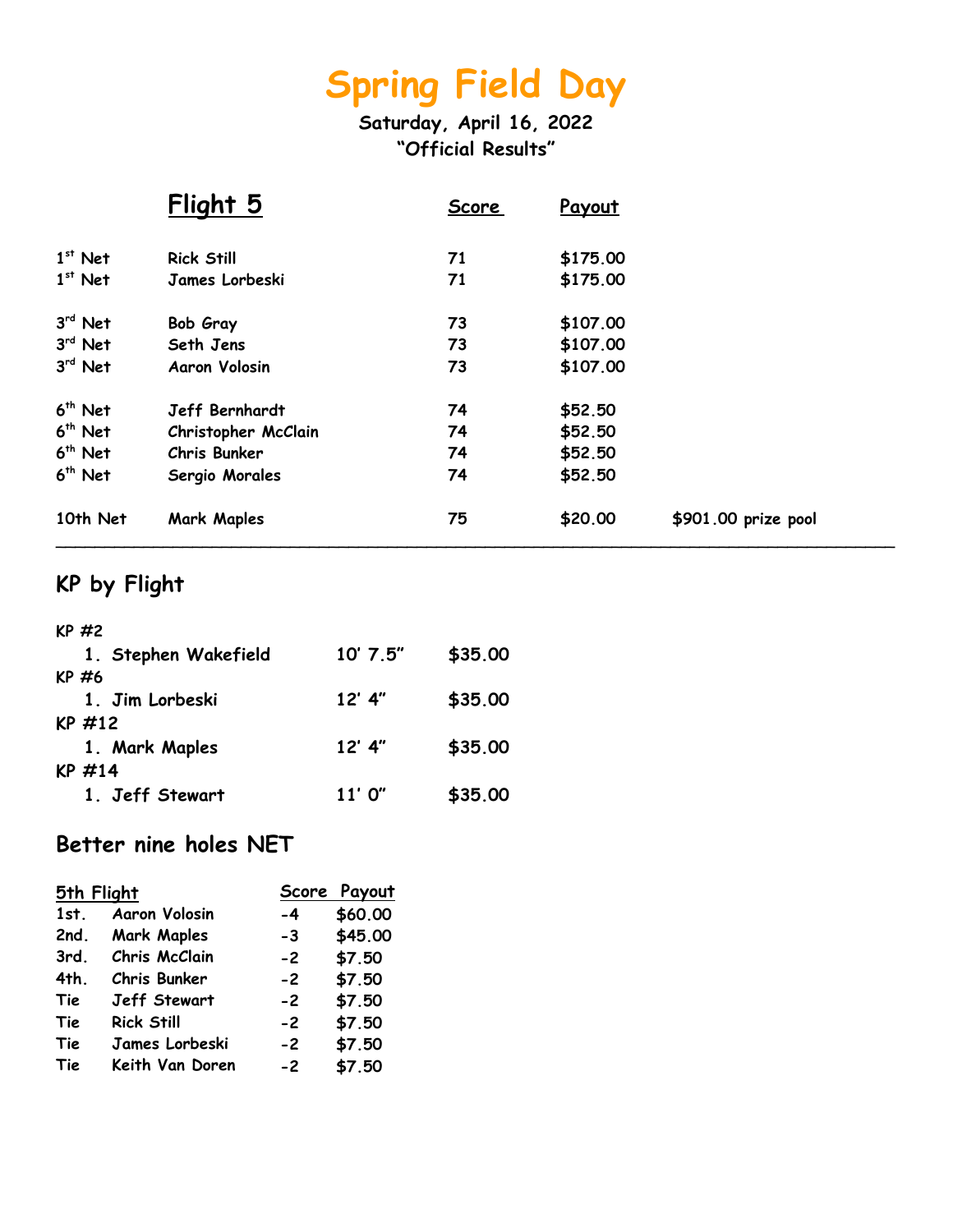**Saturday, April 16, 2022 "Official Results"**

|           | Flight 6                | <b>Score</b> | Payouts  |                     |
|-----------|-------------------------|--------------|----------|---------------------|
| $1st$ Net | Tom Settle              | 66           | \$185.00 |                     |
| $2nd$ Net | Jeff Aliment            | 68           | \$137.50 |                     |
| $2nd$ Net | Roy Henry               | 68           | \$137.50 |                     |
| $4th$ Net | <b>Marshall Brenden</b> | 70           | \$92.50  |                     |
| $4th$ Net | Patrick Westergard      | 70           | \$92.50  |                     |
| $6th$ Net | <b>Duane Baldwin</b>    | 72           | \$55.00  |                     |
| $6th$ Net | Randy Liefer            | 72           | \$55.00  |                     |
| $6th$ Net | <b>Blaiz Grubic</b>     | 72           | \$55.00  |                     |
| $9th$ Net | David Yyehara           | 73           | \$30.00  | \$840.00 prize pool |

### **KP by Flights**

| $KP$ #2          |        |         |
|------------------|--------|---------|
| 1. Tom Settle    | 27'    | \$35.00 |
| KP #6            |        |         |
| 2. Tom Settle    | 13'11" | \$35.00 |
| $KP$ #12         |        |         |
| 3. Wynn Converse | 3'9''  | \$35.00 |
| $KP$ #14         |        |         |
| 4. Roy Henry     | 26'5'' | \$35.00 |
|                  |        |         |

### **Better Nine holes NET**

| 6th Flight |                       | <b>Score</b> | <u>Payout</u> |
|------------|-----------------------|--------------|---------------|
|            | 1st. Marshall Brenden | -6           | \$54.00       |
|            | 2nd. Jeff Aliment     | -4           | \$40.50       |
| 3rd        | Tom Settle            | -3           | \$20.25       |
| Tie        | Pat Westergard        | -3           | \$20.25       |